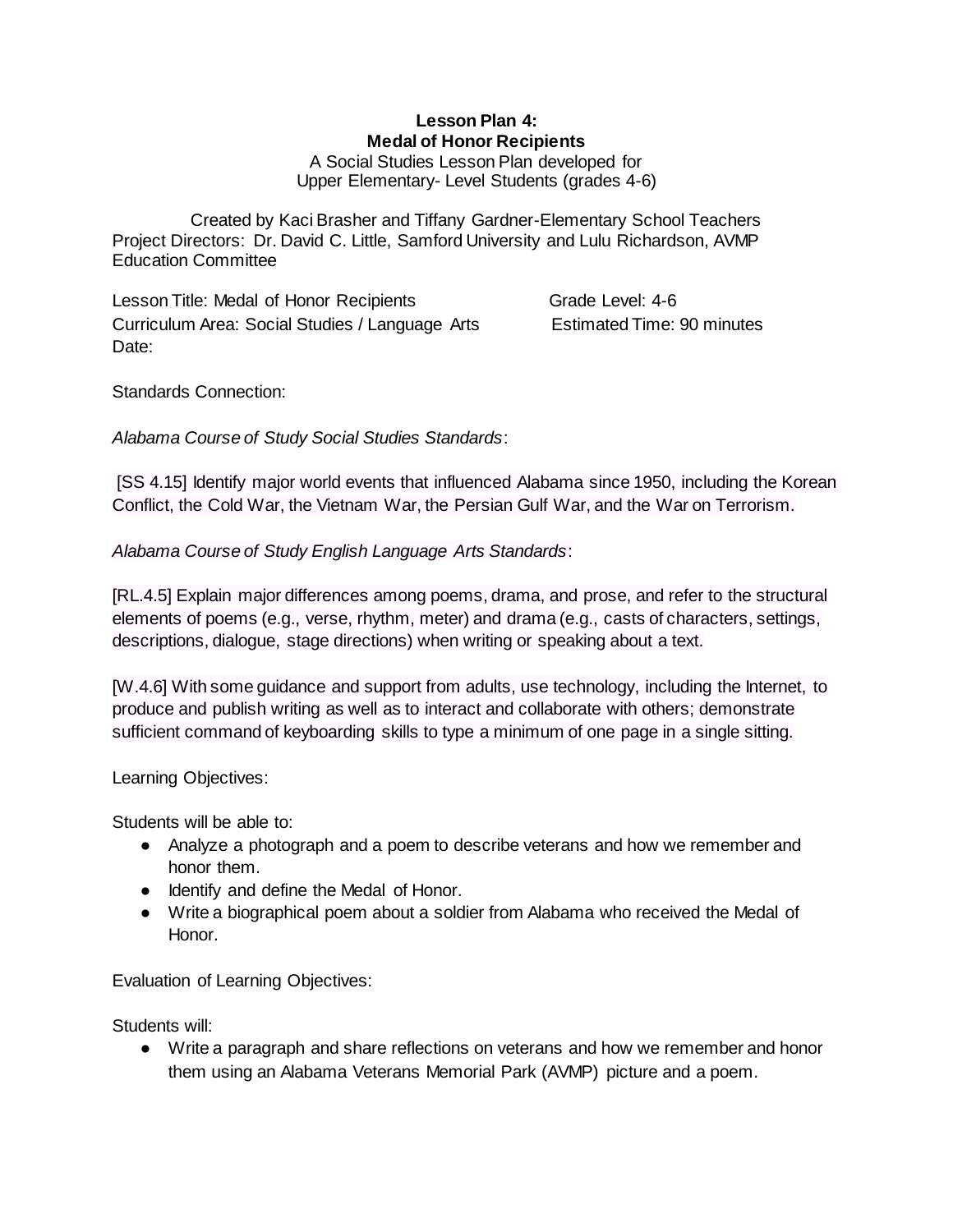- Write a biographical poem about select Alabama soldiers who are memorialized in the Alabama Veterans Memorial Park, following a provided format and soldiers' background.
- Define and explain the Medal of Honor with 85% accuracy on the Exit Ticket.

## Engagement:

The teacher will read or project on the screen the poems "The Forgotten Soldier" by Lisa Jean Pigliavent and "Name on the Wall" by Jimmy Fortune and John Rimel [\(http://docs.wixstatic.com/ugd/3aa6e6\\_0da7ddb8691847cfb2b795a62ddba79d.pdf\).](http://docs.wixstatic.com/ugd/3aa6e6_0da7ddb8691847cfb2b795a62ddba79d.pdf) The poems may need to be read twice. Follow the reading with a class discussion of the students' impressions/interpretations of the poems.

Next the teacher will show the students a photo of students pointing at names on a wall [\(http://www.alabamaveterans.org/hall-of-honor?lightbox=image1rf6\);](http://www.alabamaveterans.org/hall-of-honor?lightbox=image1rf6) ask what the students might be doing in this. After the students have discussed this picture and how it might relate to the poems that were just read, the teacher will need to give the students some information about the Alabama Veterans Memorial Park. This is a park in Birmingham near Liberty Parkway off I-459 that honors veterans. The picture was taken in the Hall of Honor at the Park. Written on the walls in the Hall of Honor are over 11,000 names of Alabama men and women who have been killed in wars since 1900.

The teacher will inform students that it is important to take time to remember the people who served our country and were so brave. The teacher will then ask the students to think about the families who have lost loved ones during our nation's wars and battles. Ask, "Do any of you have a family member who fought in a war?" "Do you know of anyone who has had a family member or friend to die in a war?"

After the discussion, the teacher will ask the students to write a 5-7 sentence paragraph describing their response to the poem and photo. The teacher will ask students to turn and talk to a partner about what they wrote in their paragraph.

Learning Design:

I. Teaching Script:

#### **Language Arts**

- 1. The teacher will read the objectives for this lesson:
	- a. To learn about a biographical poem and to create a poem
	- b. To learn about the Congressional Medal of Honor and research some Alabama soldiers who received this honor.
- 2. The teacher will then list the following characteristics of a biographical poem.
	- a. Bio poems are written about a person;
	- b. The poems generally do not rhyme; and
	- c. The poem uses adjectives to describe the person's life.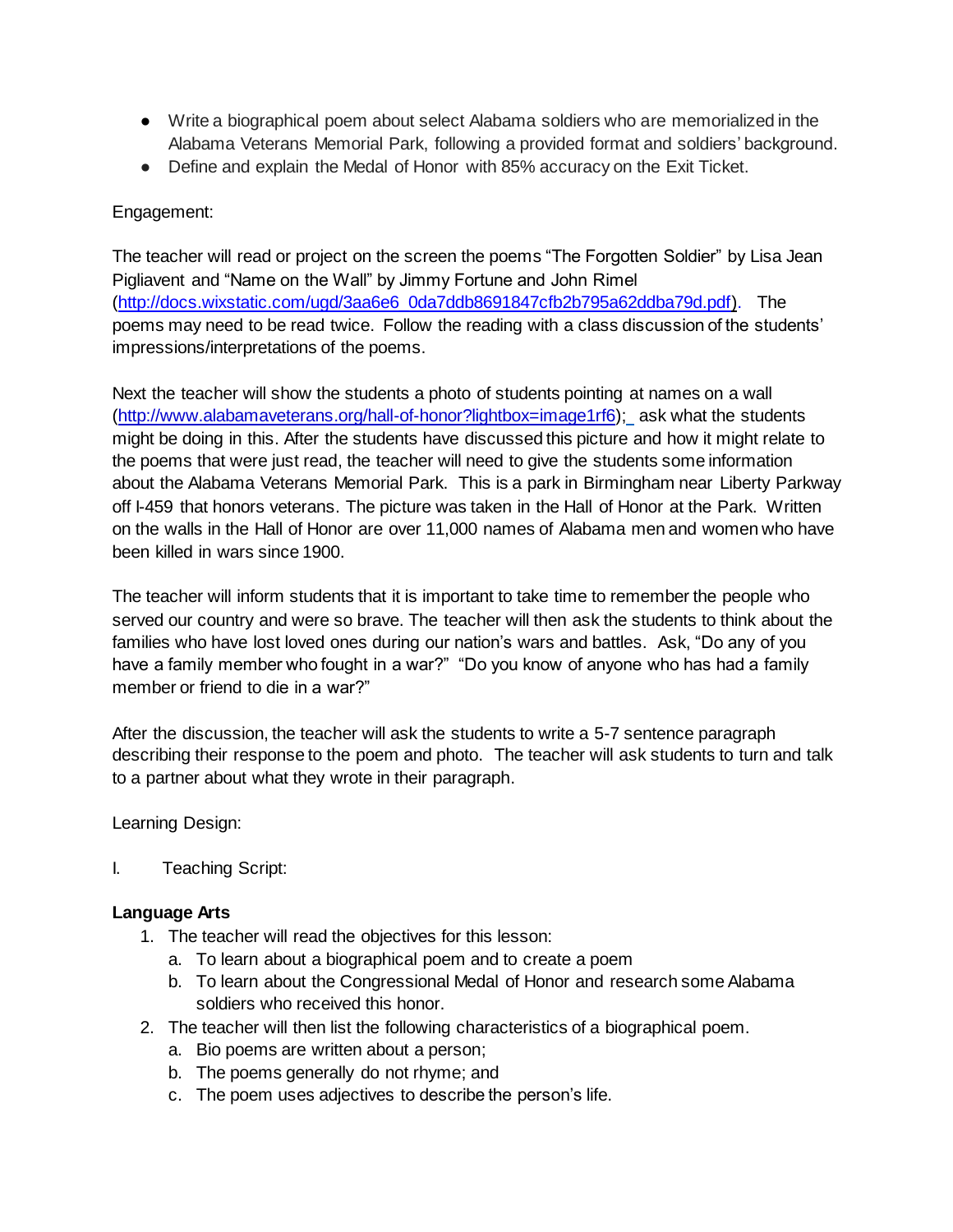- d. There is no set length to the poem some are very short and others are very long.
- 3. The teacher will then display two examples of a biographical poem (Biographical Poem [Examples\)](http://docs.wixstatic.com/ugd/3aa6e6_ca39efdca65e4ce9960cf163a2eb07c0.pdf). The teacher or a student will read the poem and highlight some characteristics of the poem. The teacher can ask leading questions: "What are the names of the historical people that were written about in this poem?" "Where is the name written in the poem?" "What are the adjectives that describe each person?" The teacher will then display the Formats [for a Biographical Poem](http://docs.wixstatic.com/ugd/3aa6e6_87894dd2362c4c88ad06dfa17c74a597.pdf) and distribute a copy to each student. Discuss the meanings of each line. Remember that not all lines have to be used since there is no set length. For practice, the class with teacher guidance can do a poem together of a TV character or person they share in common or each student could write a poem about themselves. Explain that later in this lesson they will use one of these formats to write a poem about an Alabamian who has received the Medal of Honor.

The next 7 entries are instructions for writing a simile. The teacher can use this instruction if she/he wants the students to include a simile in their Medal of Honor poem.

- 1. The teacher will give an example of a simile. (Ex: That bird can fly as high as a comet) The teacher will then ask the students if a bird could realistically fly as high as a comet.
- 2. Allow the students to explain their answers.
- 3. The teacher will then explain that the phrase "as high as a comet" is called a simile. (the definition of a simile: a simile is a figure of speech that compares two very different things, often in a phrase introduced by *like* or *as*). Give the examples below of making a simile into a complete sentence:
	- **as cute as a button** That baby is as cute as a button. (comparing baby and cute as a button.)
	- **as boring as watching paint dry** That TV show is as boring as watching paint dry.
	- **like a fish** My brother can swim like a fish.

[Printable copy of Phrases for Similes](http://docs.wixstatic.com/ugd/3aa6e6_8ed2fa9cf7444cecaaad083c81df89d8.pdf) containing phrases below

- 4. Ask students to get with a partner and play with several of these phrases, making them into similes and complete sentences like the example above:
	- sweet as marshmallows
	- dark as midnight
	- heavy as an anvil
	- gentle as a lamb
	- wrinkled as a used tissue
	- rises like the sun
	- circled like vulture
	- fluttered like a butterfly
	- small as a mouse
	- sleep like a baby
	- fits like a glove
- slimy as a slug
- fragrant as flowers
- helpless as a newborn baby
- slithered like a snake
- reliable as clockwork
- tall as a tree
- dropped like a rock
- white as snow
- old as dirt
- good as gold
- light as a feather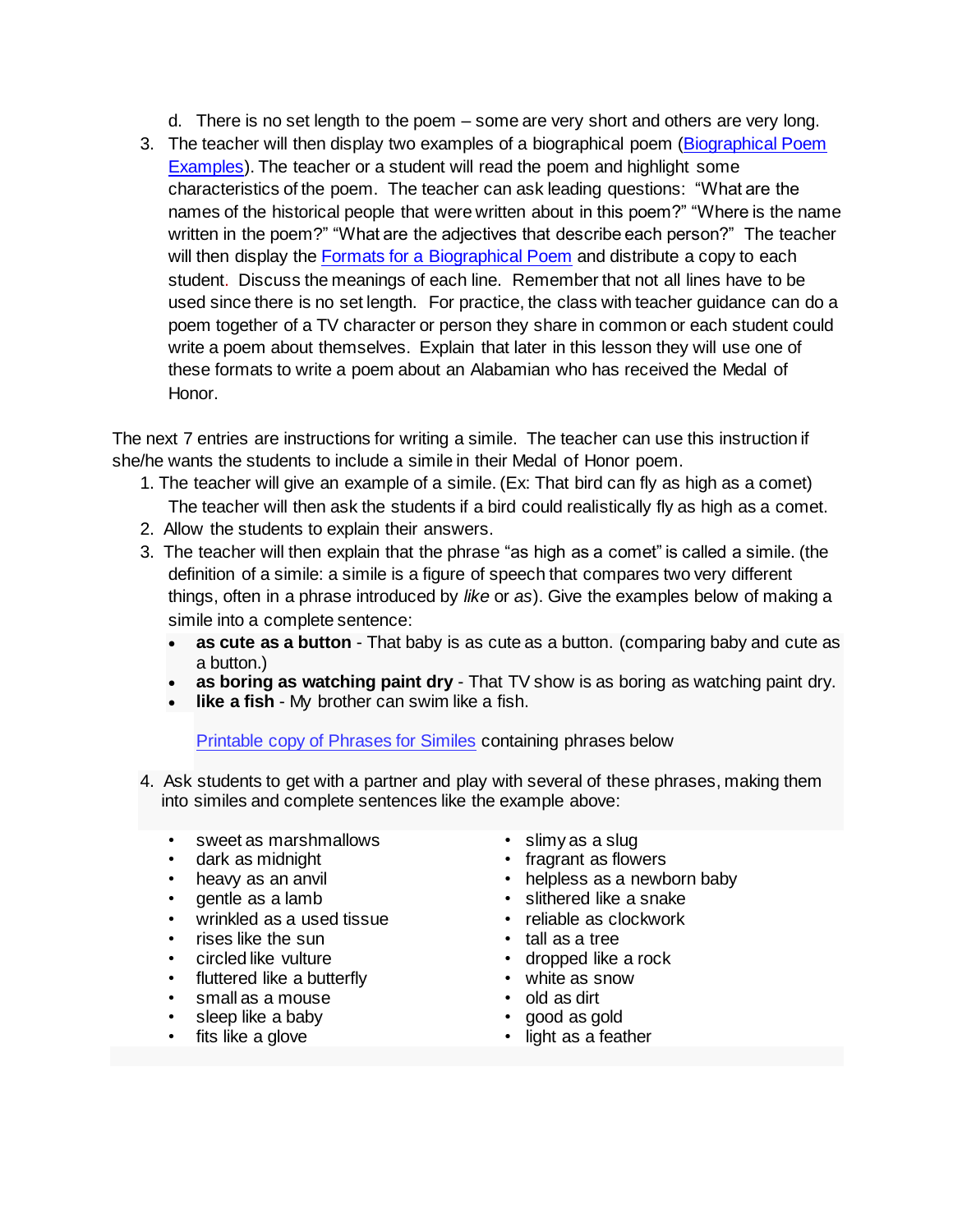Phrases Courtesy of:

**DICTIONARY** [http://wordlist.yourdictionary.com/yourdictionary/list-of](http://wordlist.yourdictionary.com/yourdictionary/list-of-similes/#5qptXt1Mct341pec.99)[similes/#5qptXt1Mct341pec.99](http://wordlist.yourdictionary.com/yourdictionary/list-of-similes/#5qptXt1Mct341pec.99)

- 5. Allow the students to read some of their sentences to the class.
- 6. With another partner the students can create similes of their own.
- 7. The teacher will then encourage the students to share their completed similes with the class.

# **Social Studies**

- 1. Display the Medal of Honor page from the Alabama Veterans Memorial Park web site [\(http://www.alabamaveterans.org/medal-of-honor\)](http://www.alabamaveterans.org/medal-of-honor). Point out the pictures of the three images of medals for the Congressional Medal of Honor.
- 2. The teacher will ask the students if anyone could identify these particular medals (answers will vary; there is a particular video game with the same title as the Medal of Honor).
- 3. Point out the Medal of Honor definition. During this instructional section, the students will be required to notate during instruction.
- 4. Students will copy the definition of the Congressional Medal of Honor within their social studies notebook. (Medal of Honor definition: The **Medal of Honor** is the highest award for valor (definition of valor: *great courage in the face of danger, especially in battle*) in action against an enemy force which can be bestowed (definition of bestowed: *to give something as a gift or honor) upon* an individual serving in the Armed Services of the United States. It is generally presented to its recipient (definition of recipient: *a person who is awarded something*) by the President of the United States of America in the name of Congress.)
- 5. The teacher will allow to students to research and take notes on three Alabama Medal of Honor recipients on the AVMP website [\(http://www.alabamaveterans.org/medal-of](http://www.alabamaveterans.org/medal-of-honor)[honor\)](http://www.alabamaveterans.org/medal-of-honor).
- II. Opportunity for Practice:

The students can work by themselves to construct a poem with this information or with a partner. They can discuss what they found about the Medal recipients and use this information to construct a biographical poem together.

The teacher will refer to the "Format for Biographical Poems" that they received earlier in this lesson [\(Biographical Poem Examples\)](http://docs.wixstatic.com/ugd/3aa6e6_ca39efdca65e4ce9960cf163a2eb07c0.pdf). If possible, the students will type the poems and print them when finished.